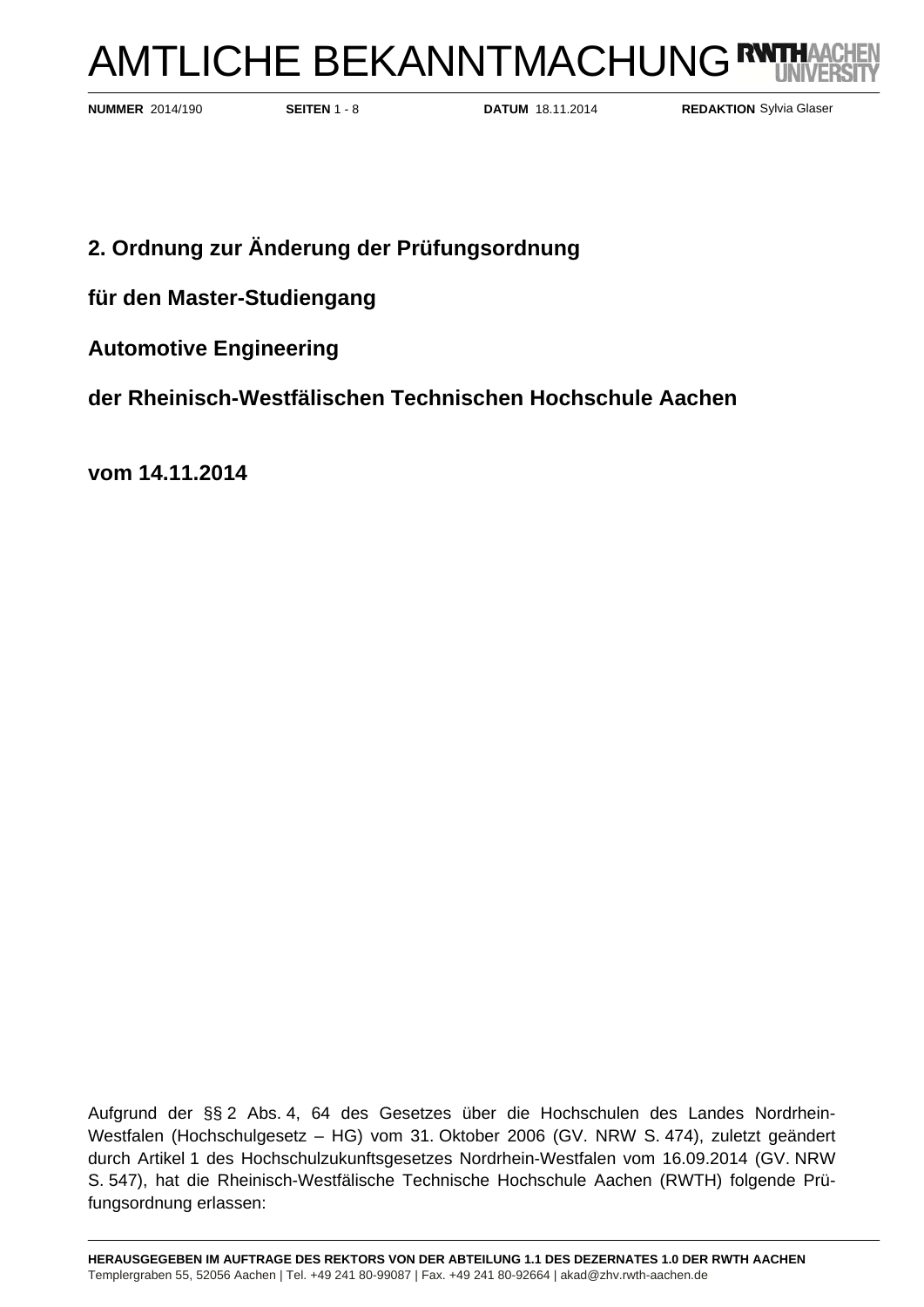#### **Artikel I**

Die Prüfungsordnung für den Master-Studiengang Automotive Engineering der Rheinisch-Westfälischen Technischen Hochschule Aachen (RWTH) vom (Amtliche Bekanntmachungen der RWTH Aachen, Nr. 2013/156), zuletzt geändert durch die erste Ordnung zur Änderung der Prüfungsordnung vom 30.07.2014 (Amtliche Bekanntmachungen der RWTH Aachen, Nr. 2014/137), wird wie folgt geändert:

- **1. Ab dem Wintersemester 2014/2015 werden die Modulbeschreibungen der folgenden Module durch die entsprechenden Fassungen in Anlage 1 dieser Änderungsordnung ersetzt:** 
	- Automotive Engingeering III
	- Industrial Engineering (vorher "Industrial Engineering, Ergonomics and Work Organisation")

**Studierende, die die geänderten Module vor dem Wintersemester 2014/2015 begonnen haben, können diese nach den bisherigen Bedingungen bis zum Ende des Sommersemesters 2015 beenden. Auf Antrag an den Prüfungsausschuss können die neuen Module gewählt werden.** 

- **2. Ab dem Wintersemester 2014/2015 wird der Modulkatalog um das folgende Modul erweitert:** 
	- Mini Thesis

**Die Modulbeschreibung befindet sich in Anlage 2 dieser Änderungsordnung.** 

**3. Ab dem Wintersemester 2014/2015 wird der Studienplan durch die Fassung in Anlage 3 dieser Änderungsordnung ersetzt.** 

#### **Artikel II**

Diese Änderungsordnung wird in den Amtlichen Bekanntmachungen der RWTH veröffentlicht, tritt am Tage nach ihrer Bekanntmachung in Kraft und findet auf alle in den Master-Studiengang Automotive Engineering (Amtliche Bekanntmachungen der RWTH Aachen, Nr. 2013/156) eingeschriebenen Studierenden Anwendung.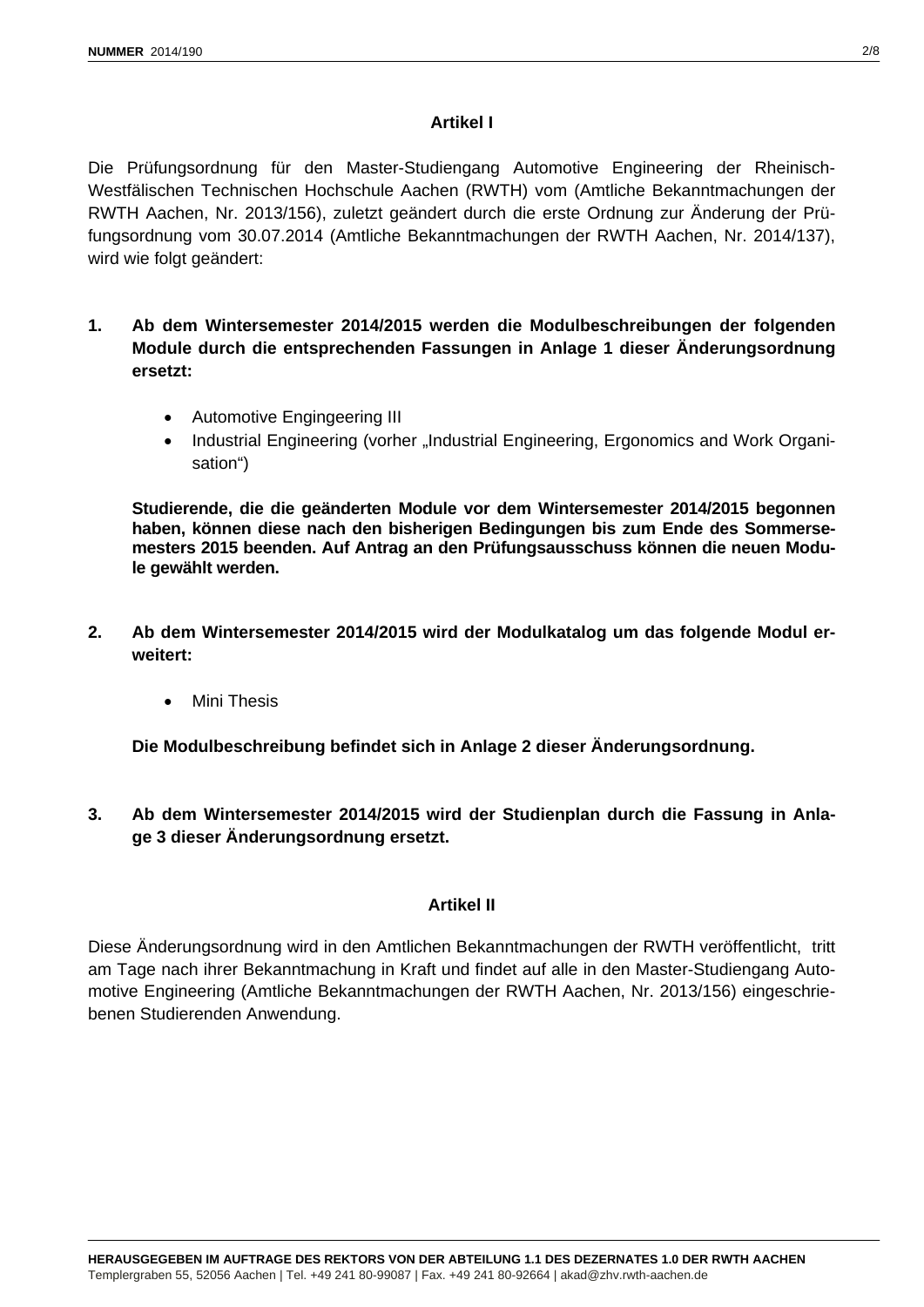Ausgefertigt aufgrund der Beschlüsse des Fakultätsrates der Fakultät für Maschinenwesen vom 03.09.2013 und 03.06.2014.

> Der Rektor der Rheinisch-Westfälischen Technischen Hochschule Aachen

Aachen, den 14.11.2014 gez. Schmachtenberg Univ.-Prof. Dr.-Ing. E. Schmachtenberg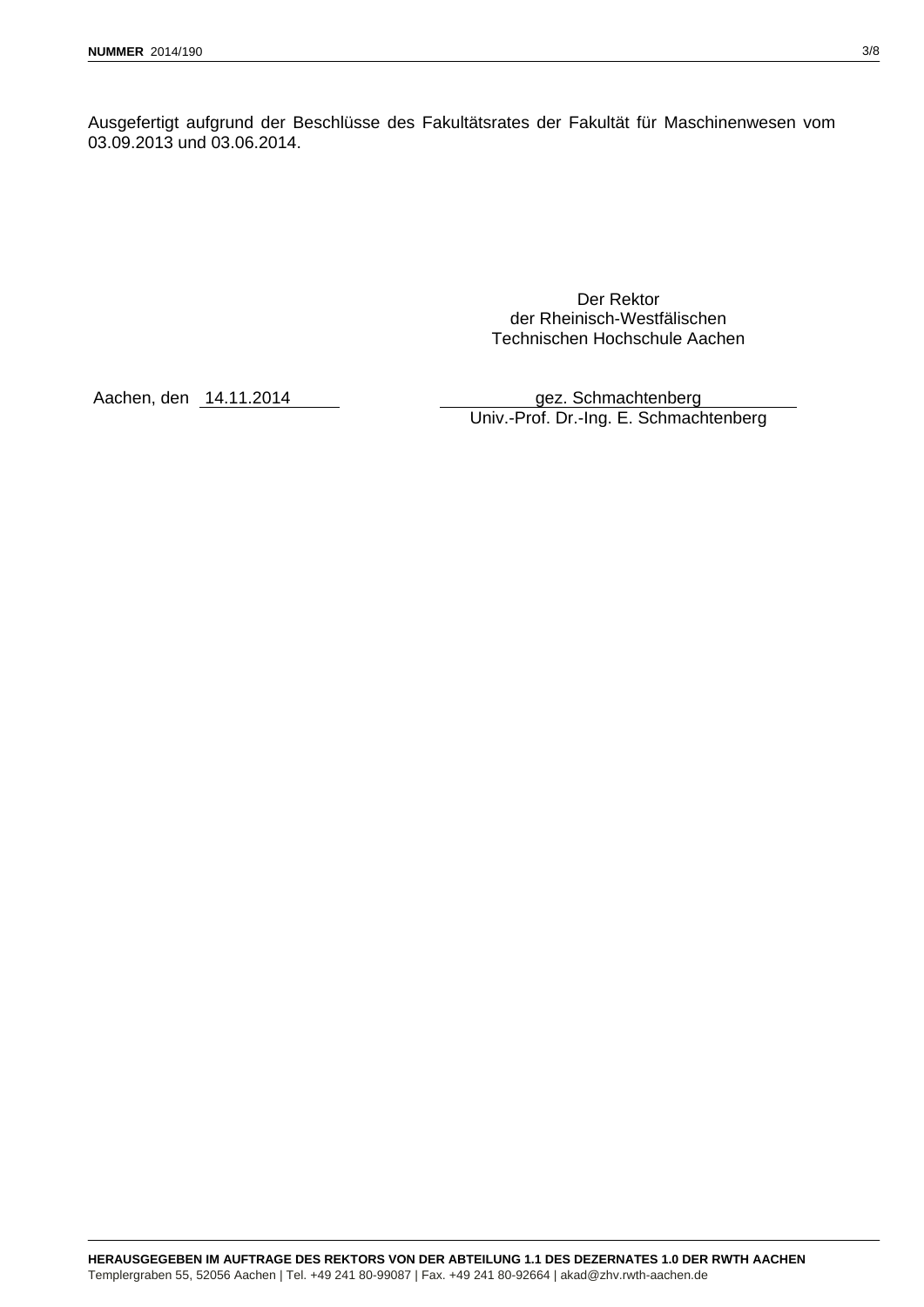#### **Anlage 1: Geänderte Modulbeschreibungen**

#### **Modul: Automotive Engineering III [MSAE-1005/13]**

|                                                                                                                                                                                                                                                                                                                                                                                                                                                                                                                                                                                                                                    |              | <b>MODUL TITEL: Automotive Engineering III</b>      |                                    |                 |                                                                                                                                                                                                                                                         |                                 |              |                |  |  |  |  |
|------------------------------------------------------------------------------------------------------------------------------------------------------------------------------------------------------------------------------------------------------------------------------------------------------------------------------------------------------------------------------------------------------------------------------------------------------------------------------------------------------------------------------------------------------------------------------------------------------------------------------------|--------------|-----------------------------------------------------|------------------------------------|-----------------|---------------------------------------------------------------------------------------------------------------------------------------------------------------------------------------------------------------------------------------------------------|---------------------------------|--------------|----------------|--|--|--|--|
| <b>ALLGEMEINE ANGABEN</b>                                                                                                                                                                                                                                                                                                                                                                                                                                                                                                                                                                                                          |              |                                                     |                                    |                 |                                                                                                                                                                                                                                                         |                                 |              |                |  |  |  |  |
| <b>Fachsemester</b>                                                                                                                                                                                                                                                                                                                                                                                                                                                                                                                                                                                                                | <b>Dauer</b> | Kreditpunkte                                        | <b>SWS</b>                         |                 | Häufigkeit                                                                                                                                                                                                                                              | <b>Turnus Start</b>             |              | <b>Sprache</b> |  |  |  |  |
| $\mathbf{1}$                                                                                                                                                                                                                                                                                                                                                                                                                                                                                                                                                                                                                       | $\mathbf{1}$ | 5                                                   | 3                                  |                 | jedes 2. Se-<br>mester                                                                                                                                                                                                                                  |                                 | WS 2013/2014 | English        |  |  |  |  |
| <b>INHALTLICHE ANGABEN</b>                                                                                                                                                                                                                                                                                                                                                                                                                                                                                                                                                                                                         |              |                                                     |                                    |                 |                                                                                                                                                                                                                                                         |                                 |              |                |  |  |  |  |
| Inhalt                                                                                                                                                                                                                                                                                                                                                                                                                                                                                                                                                                                                                             |              |                                                     |                                    |                 | Lernziele                                                                                                                                                                                                                                               |                                 |              |                |  |  |  |  |
| • Demands on the Automobile Engineer<br>• The Environment of the Automobile Industry<br>• Introduction into vehicle safety<br>• Accident Analysis<br>• Lighting Equipment<br>• View and Control Conception<br>• Air Conditioning, Glass<br>• Practical Course: Driver Assistance<br>• Systems for Driver Assistance - Introduction<br>• Systems for Driver Assistance - Sensors and Actuators<br>• Systems for Driver Assistance - Applications<br>• Longitudinal and Transverse Dynamics Control<br>• Biomechanics<br>• Pedestrian Protection<br>• Restraint Systems<br>• Pre-Crash / Post-Crash<br>• Demands on System Integrity |              |                                                     |                                    |                 | During the course student gain an understanding for safety<br>related vehicle systems. The theoretical considerations of<br>these systems in the lecture are discussed in practical exer-<br>cises with realistic examples of modern vehicle technology |                                 |              |                |  |  |  |  |
| Voraussetzungen                                                                                                                                                                                                                                                                                                                                                                                                                                                                                                                                                                                                                    |              |                                                     |                                    | <b>Benotung</b> |                                                                                                                                                                                                                                                         |                                 |              |                |  |  |  |  |
| Knowledge of the contents of the following modules: - Auto-<br>motive Engineering I, II                                                                                                                                                                                                                                                                                                                                                                                                                                                                                                                                            |              |                                                     | One 120-minute written examination |                 |                                                                                                                                                                                                                                                         |                                 |              |                |  |  |  |  |
|                                                                                                                                                                                                                                                                                                                                                                                                                                                                                                                                                                                                                                    |              | LEHRFORMEN / VERANSTALTUNGEN & ZUGEHÖRIGE PRÜFUNGEN |                                    |                 |                                                                                                                                                                                                                                                         |                                 |              |                |  |  |  |  |
| <b>Titel</b>                                                                                                                                                                                                                                                                                                                                                                                                                                                                                                                                                                                                                       |              |                                                     |                                    |                 |                                                                                                                                                                                                                                                         | Prüfungs-<br>dauer<br>(Minuten) | <b>CP</b>    | <b>SWS</b>     |  |  |  |  |
| Exam Automotive Engineering III [MSAE-1005.a/13]                                                                                                                                                                                                                                                                                                                                                                                                                                                                                                                                                                                   |              |                                                     |                                    |                 | 120                                                                                                                                                                                                                                                     |                                 | 5            | $\Omega$       |  |  |  |  |
| Lecture Automotive Engineering III [MSAE-1005.b/13]                                                                                                                                                                                                                                                                                                                                                                                                                                                                                                                                                                                |              |                                                     |                                    |                 |                                                                                                                                                                                                                                                         |                                 | $\Omega$     | 2              |  |  |  |  |
| Exercise Automotive Engineering III [MSAE-1005.c/13]                                                                                                                                                                                                                                                                                                                                                                                                                                                                                                                                                                               |              |                                                     |                                    |                 |                                                                                                                                                                                                                                                         |                                 | $\Omega$     | 1              |  |  |  |  |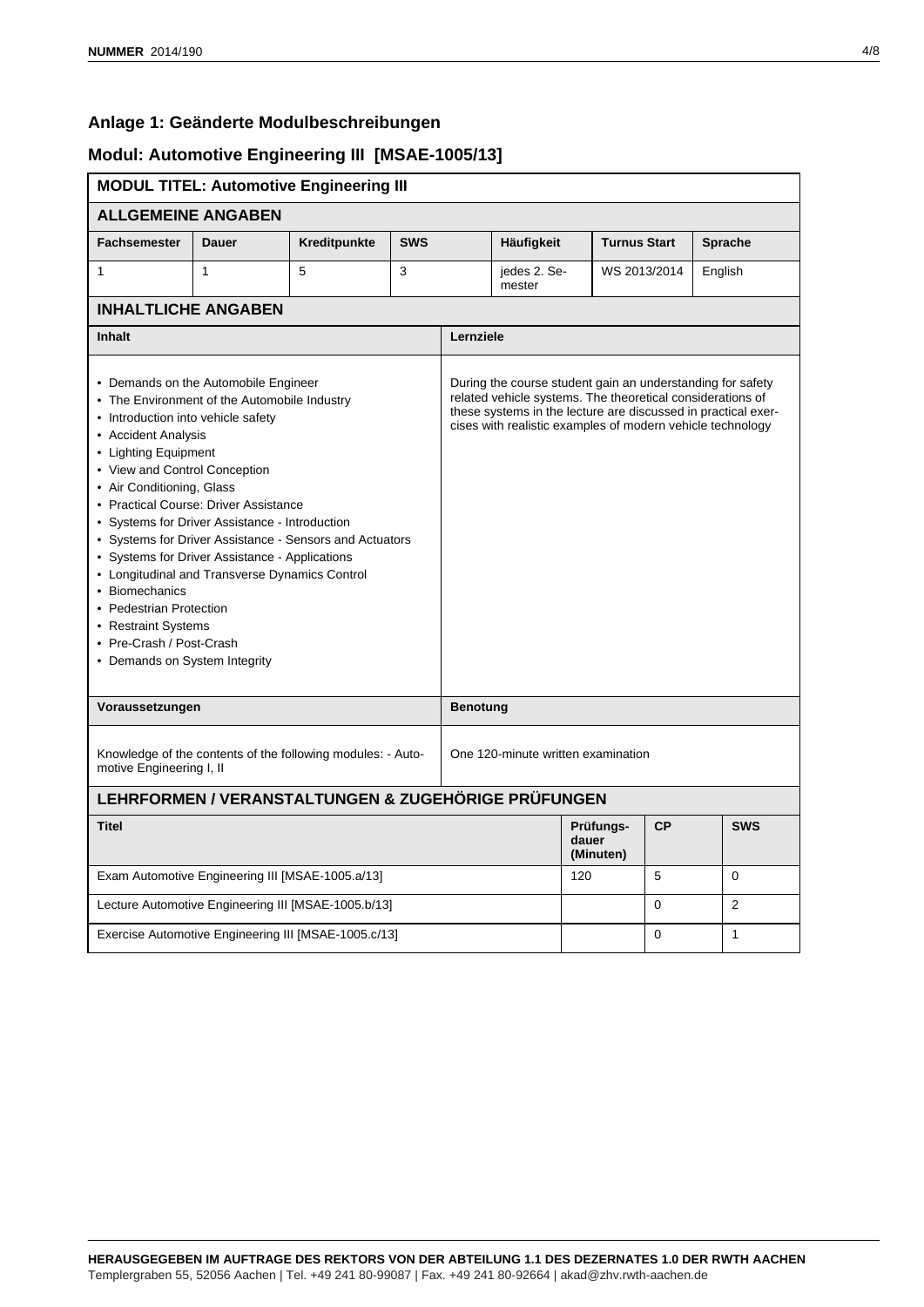#### **Modul: Industrial Engineering [MSAE-1115/13]**

#### **MODUL TITEL: Industrial Engineering ALLGEMEINE ANGABEN Fachsemester Dauer Kreditpunkte SWS Häufigkeit Turnus Start Sprache** 1 1 | 5 | 4 | jedes 2. Semester WS 2014/2015 | English **INHALTLICHE ANGABEN Inhalt Lernziele** Work as a Scientific Field of Research • Fundamentals of industrial engineering • Trends and challenges in the field of industrial engineering Industrial Organization and Work Organization • Basics and classification of industrial organization and work organization in modern industries • Basics and modelling options of structure organization and process organization • Principles of function and object oriented order processing • traditional industrial organizations and trends • Methods for activity planning and scheduling Work Organization within Direct and Indirect Departments • The phenomenon 'organization' • Characteristics of direct and indirect departments • Types of work organization in direct and indirect departments Work and Time Study I • The operational purpose of time data • REFA types of activities and REFA types of times • Methods for the determination of time data • The REFA Stop Watch Time Study method and the work sampling method Work and Time Study II • The basic principles of the sequence-analytic time modelling (predetermined motion-time systems) • Basics and application of MTM ('Methods Time Measurement') Ergonomic Design and Usability Engineering • Design criteria and requirements of ergonomic design • Anthropometric design • Methods for the analysis of movement-, sight- and reaching-areas • Computer aided design and evaluation aids Computer and Office Work • Conventional and modern components of a computer workstation • Overview of display technologies • Aspects of work psychology • Risk assessment for computer work stations • Office concepts Ergonomic Work Place Design in Production Areas • Different types of physical and muscular work • Factors influencing spine damage The students know the essentials of work science covering technical, organizational and personnel aspects. Based on this knowledge the students are able to interpret respective work situations, predict consequences and future work system states. The students are able to independently scrutinize and discuss the proposed methods and theories and judge their applicability. By using the methods students are able to analyse work systems according to various practical problems. Furthermore, the students are able to apply the theoretical models, methodologies and practical techniques to problem solution and work system design in modern enterprises.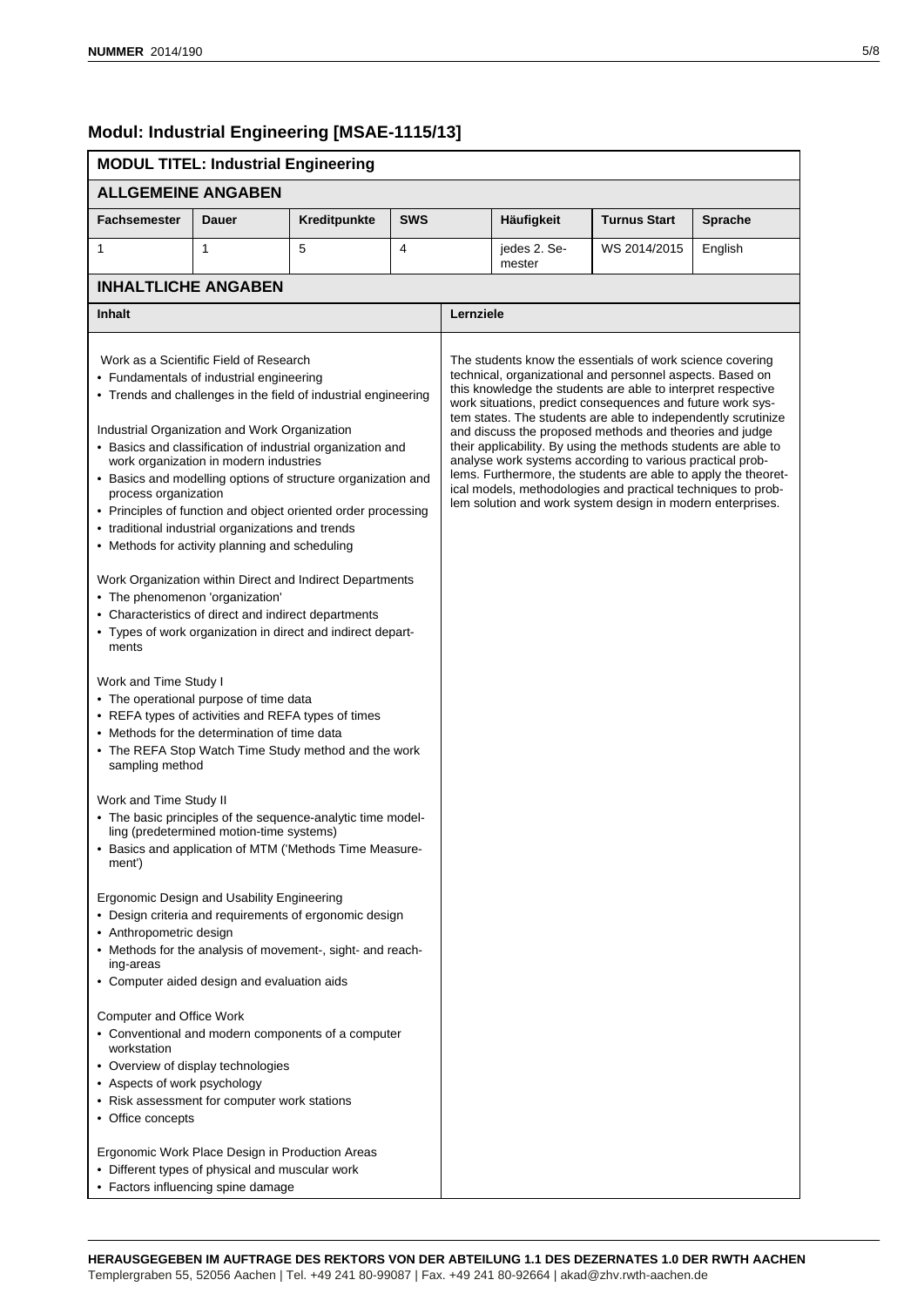| • Methods for assessing the danger of spine damage at<br>work places                   |                 |                                                             |    |            |  |  |  |
|----------------------------------------------------------------------------------------|-----------------|-------------------------------------------------------------|----|------------|--|--|--|
| • Physiological principles of work place design                                        |                 |                                                             |    |            |  |  |  |
| Occupational Risk Prevention (ORP)                                                     |                 |                                                             |    |            |  |  |  |
| • Effects of occupational safety for the company and nation-<br>al economy             |                 |                                                             |    |            |  |  |  |
| • Terms of safety science                                                              |                 |                                                             |    |            |  |  |  |
| • Technical, organizational and personal measures of occu-<br>pational risk prevention |                 |                                                             |    |            |  |  |  |
| Work Ecology - Noise and Hazardous Substances                                          |                 |                                                             |    |            |  |  |  |
| • Physical and psychological measurement categories of<br>sound                        |                 |                                                             |    |            |  |  |  |
| • Noise induced hearing damages                                                        |                 |                                                             |    |            |  |  |  |
| • Organizational and personal noise control                                            |                 |                                                             |    |            |  |  |  |
| • Taxonomy and effects of hazardous substances                                         |                 |                                                             |    |            |  |  |  |
| Work Ecology II - Illumination                                                         |                 |                                                             |    |            |  |  |  |
| • Physical and physiological basics of illumination                                    |                 |                                                             |    |            |  |  |  |
| • Effects of lighting on work performance and health                                   |                 |                                                             |    |            |  |  |  |
| • Measurement of lightRelevance of illumination for work-<br>place design.             |                 |                                                             |    |            |  |  |  |
| <b>Remuneration and Motivation</b>                                                     |                 |                                                             |    |            |  |  |  |
| • Forms of remuneration                                                                |                 |                                                             |    |            |  |  |  |
| • Relationship between remuneration and motivation                                     |                 |                                                             |    |            |  |  |  |
| • Forms of organizations and conditions suitable for the use<br>of network technology  |                 |                                                             |    |            |  |  |  |
|                                                                                        |                 |                                                             |    |            |  |  |  |
| Voraussetzungen                                                                        | <b>Benotung</b> |                                                             |    |            |  |  |  |
| not any                                                                                |                 | Written exam of 120 minutes or oral exam of max. 45 minutes |    |            |  |  |  |
| LEHRFORMEN / VERANSTALTUNGEN & ZUGEHÖRIGE PRÜFUNGEN                                    |                 |                                                             |    |            |  |  |  |
| <b>Titel</b>                                                                           |                 | Prüfungs-<br>dauer<br>(Minuten)                             | CP | <b>SWS</b> |  |  |  |
| Exam Industrial Engineering [MSAE-1115.a/13]                                           |                 | 120                                                         | 5  | $\Omega$   |  |  |  |
|                                                                                        |                 |                                                             |    |            |  |  |  |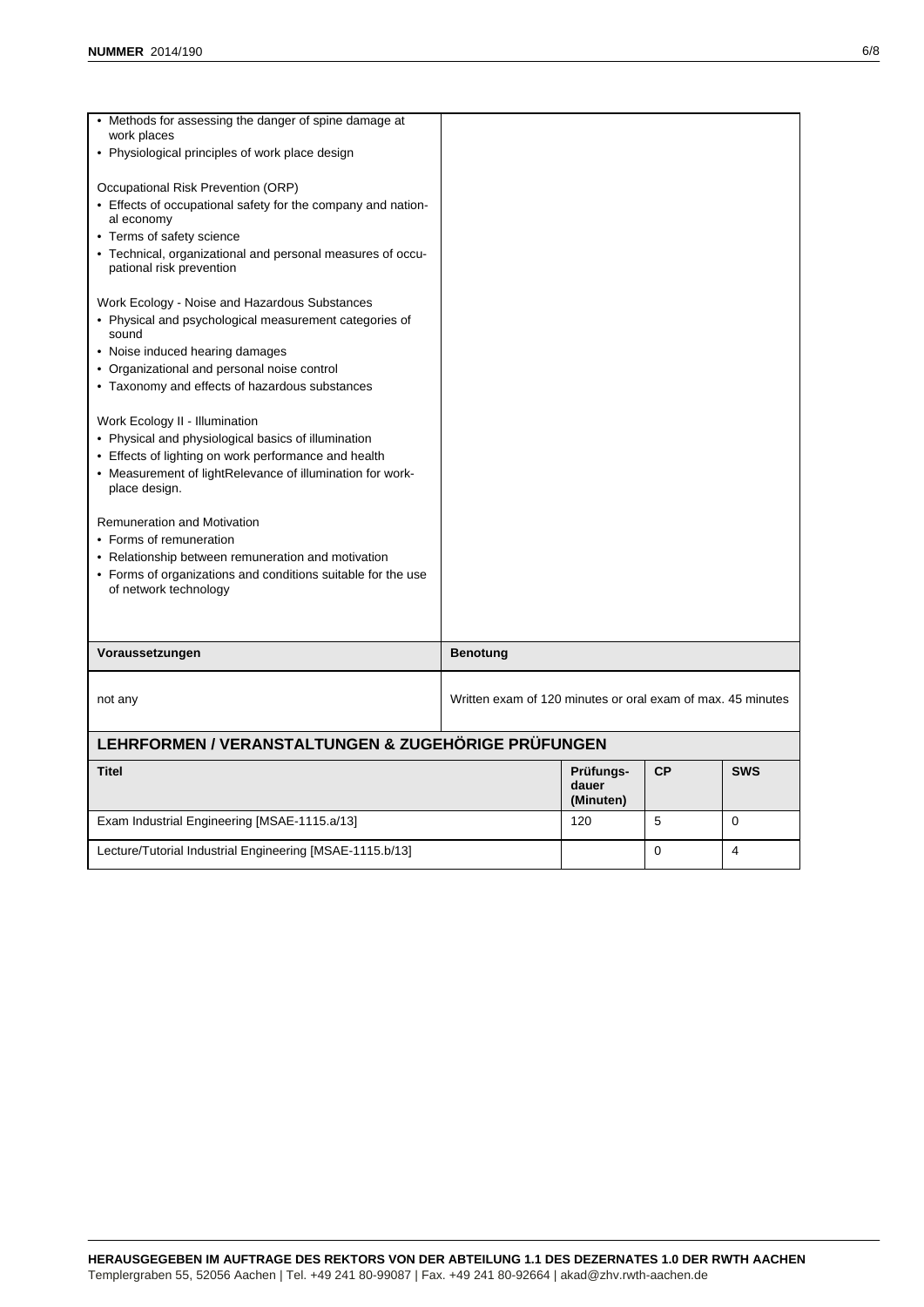### **Anlage 2: Neue Module**

### **Modul: Mini Thesis [MSAE-1114/13]**

| <b>MODUL TITEL: Mini Thesis</b>                                                                                                                                     |              |                                                     |            |                 |                                                                                                                                                                                                                                                                                                                                                                                                                                                                                                                                                          |              |                     |            |  |  |  |  |  |
|---------------------------------------------------------------------------------------------------------------------------------------------------------------------|--------------|-----------------------------------------------------|------------|-----------------|----------------------------------------------------------------------------------------------------------------------------------------------------------------------------------------------------------------------------------------------------------------------------------------------------------------------------------------------------------------------------------------------------------------------------------------------------------------------------------------------------------------------------------------------------------|--------------|---------------------|------------|--|--|--|--|--|
| <b>ALLGEMEINE ANGABEN</b>                                                                                                                                           |              |                                                     |            |                 |                                                                                                                                                                                                                                                                                                                                                                                                                                                                                                                                                          |              |                     |            |  |  |  |  |  |
| <b>Fachsemester</b>                                                                                                                                                 | <b>Dauer</b> | Kreditpunkte                                        | <b>SWS</b> |                 | Häufigkeit                                                                                                                                                                                                                                                                                                                                                                                                                                                                                                                                               |              | <b>Turnus Start</b> | Sprache    |  |  |  |  |  |
| 1                                                                                                                                                                   | $\mathbf{1}$ | 9                                                   | $\Omega$   |                 | jedes Semes-<br>ter                                                                                                                                                                                                                                                                                                                                                                                                                                                                                                                                      | WS 2014/2015 | Englisch            |            |  |  |  |  |  |
| <b>INHALTLICHE ANGABEN</b>                                                                                                                                          |              |                                                     |            |                 |                                                                                                                                                                                                                                                                                                                                                                                                                                                                                                                                                          |              |                     |            |  |  |  |  |  |
| <b>Inhalt</b>                                                                                                                                                       |              |                                                     |            |                 | Lernziele                                                                                                                                                                                                                                                                                                                                                                                                                                                                                                                                                |              |                     |            |  |  |  |  |  |
| Small research project which aims to train the student's<br>methodological and scientific skills within a set timeframe.                                            |              |                                                     |            |                 | Subject-specific competences:<br>Students will learn to solve a specific problem in the field of<br>mechanical engineering under time constraints. Students will<br>apply theoretical and methodological knowledge to complete<br>the project successfully. They will also be able to document<br>their project according to scientific standards. Students will<br>have gained problem-solving skills and competences in apply-<br>ing theoretical knowledge to practice.<br>Non-subject-specific competences:<br>Project managament<br>Time management |              |                     |            |  |  |  |  |  |
| Voraussetzungen                                                                                                                                                     |              |                                                     |            | <b>Benotung</b> |                                                                                                                                                                                                                                                                                                                                                                                                                                                                                                                                                          |              |                     |            |  |  |  |  |  |
| <b>Necessary Prerequisites:</b><br>Only visiting students participating in the double degree<br>program with Tsinghua University are eligible for this mod-<br>ule. |              |                                                     |            |                 | The grade will be determined through assessment of a stu-<br>dent's individual project.                                                                                                                                                                                                                                                                                                                                                                                                                                                                  |              |                     |            |  |  |  |  |  |
|                                                                                                                                                                     |              | LEHRFORMEN / VERANSTALTUNGEN & ZUGEHÖRIGE PRÜFUNGEN |            |                 |                                                                                                                                                                                                                                                                                                                                                                                                                                                                                                                                                          |              |                     |            |  |  |  |  |  |
| <b>Titel</b>                                                                                                                                                        |              |                                                     |            |                 | Prüfungs-<br>dauer<br>(Minuten)                                                                                                                                                                                                                                                                                                                                                                                                                                                                                                                          | CP           |                     | <b>SWS</b> |  |  |  |  |  |
| Mini Thesis [MSAE-1114.a/13]                                                                                                                                        |              |                                                     | 9          |                 | $\Omega$                                                                                                                                                                                                                                                                                                                                                                                                                                                                                                                                                 |              |                     |            |  |  |  |  |  |